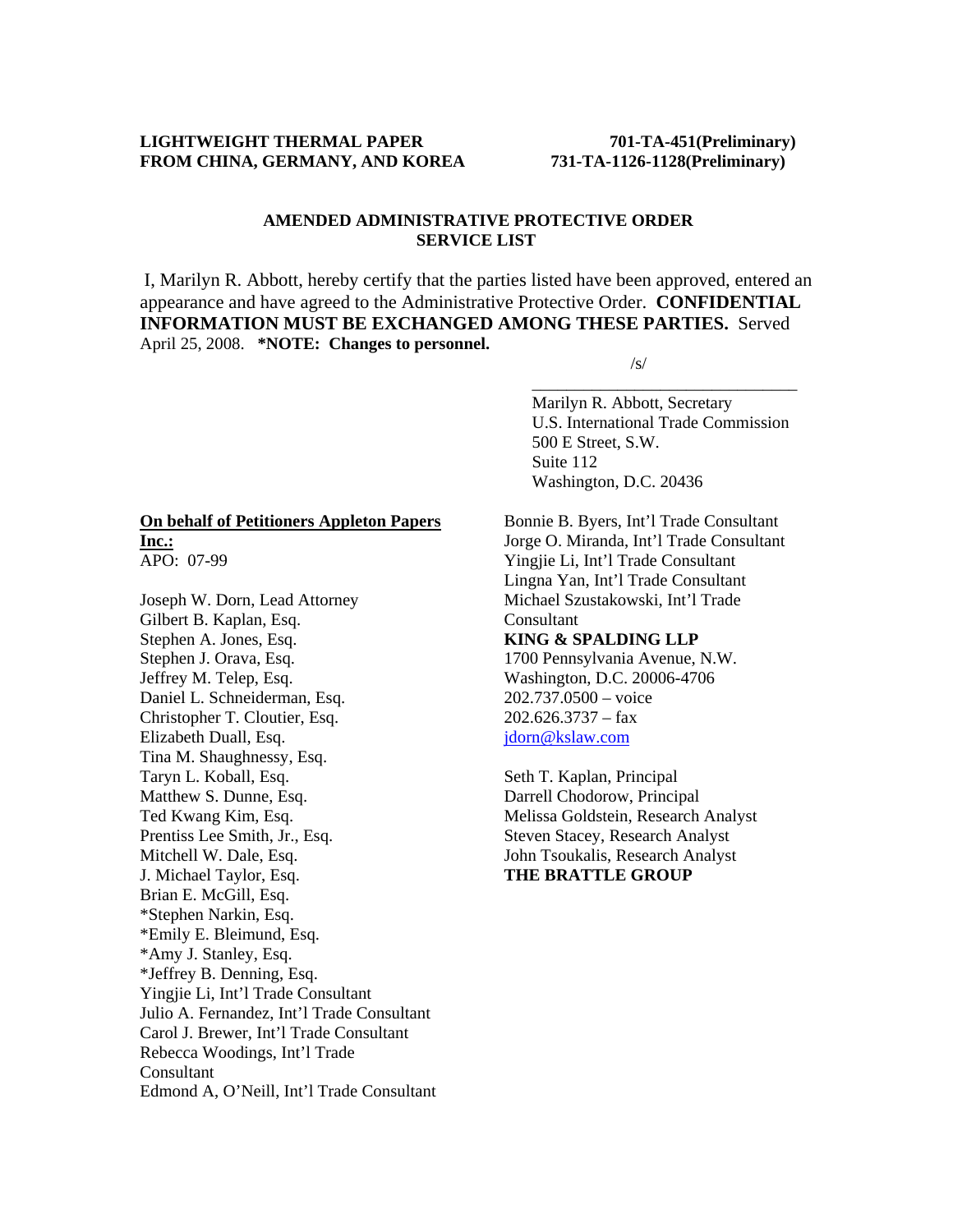### **LIGHTWEIGHT THERMAL PAPER 701-TA-451(P) 731-TA-1126-1128(P) ADMINISTRATIVE PROTECTIVE ORDER SERVICE LIST**

#### **On behalf of Paper Resources, LLC and Shanghai Hanhong Paper Co., Ltd.:** APO: 07-98

Rosa S. Jeong, Lead Attorney Philippe M. Bruno, Esq. Jeffrey S. Neeley, Esq. **GREENBERG TRAURIG LLP** 2101 L Street, N.W. – Suite 1000 Washington, D.C. 20037 202.533.2328 – voice 202.331.3101 – fax jeongr@gtlaw.com

# **On behalf of Papierfabrik August Koehler AG and Koehler America, Inc.:** APO: 07-97

James R. Simoes, Lead Attorney William Silverman, Esq. Robert H. Huey, Esq. Richard P. Ferrin, Esq. Steven F. Hill, Esq. Douglas Heffner, Esq. Erick Johnson, Sr. Int'l Trade Analyst **HUNTON & WILLIAMS LLP** 1900 K Street, N.W. Washington, D.C. 20006-1109 202.955.1500 – voice 202.778.2201 – fax jsimoes@hunton.com

Bruce Malashevich, President Kenneth Button, Sr. Vice President Jennifer Lutz, Sr. Economist Andrew Bostian, Economist Alexander Cook, Economist James Dougan, Economist Jason Gilbody, Economist Gregory Hogan, Economist Michael MacGregor, Economist Shen-hau Lu, Research Assistant Linas Krisciunas, Economist

Maarten van de Geijn, Vice President **ECONOMIST CONSULTING SERVICES, LLC** 

**On behalf of Mitsubishi International Corporation, Mitsubishi HiTec Paper Flensburg GmbH and Mitsubishi HiTec Paper Bielefeld GmbH (Mitsubishi HiTec Paper):** APO: 07-102

Eric C. Emerson, Lead Attorney Thomas J. Trendl, Esq.

Jamie B. Beaber, Esq. Michael M. Lieberman, Esq. Matthew Griffith, Consultant **STEPTOE & JOHNSON LLP** 1330 Connecticut Avenue, N.W. Washington, D.C. 20036-1795 202.429.3000 – voice 202.429.3902 – fax eemerson@steptoe.com

### **On behalf of Hansol Paper Co., Ltd.:** APO: 08-1

J. David Park, Lead Attorney Spencer S. Griffith, Esq. Bernd G. Janzen, Esq. Phyllis L. Derrick, Economist Jarrod M. Goldfeder, Esq. Lisa W. Ross, Esq. Bryce V. Bittner, Esq. Sehoon Kim, Esq. **AKIN GUMP STRAUSS HAUER & FELD LLP** 1333 New Hampshire Avenue, N.W.

Washington, D.C. 20036-1564 202.887.4000 – voice 202.887.4288 – fax dpark@akingump.com